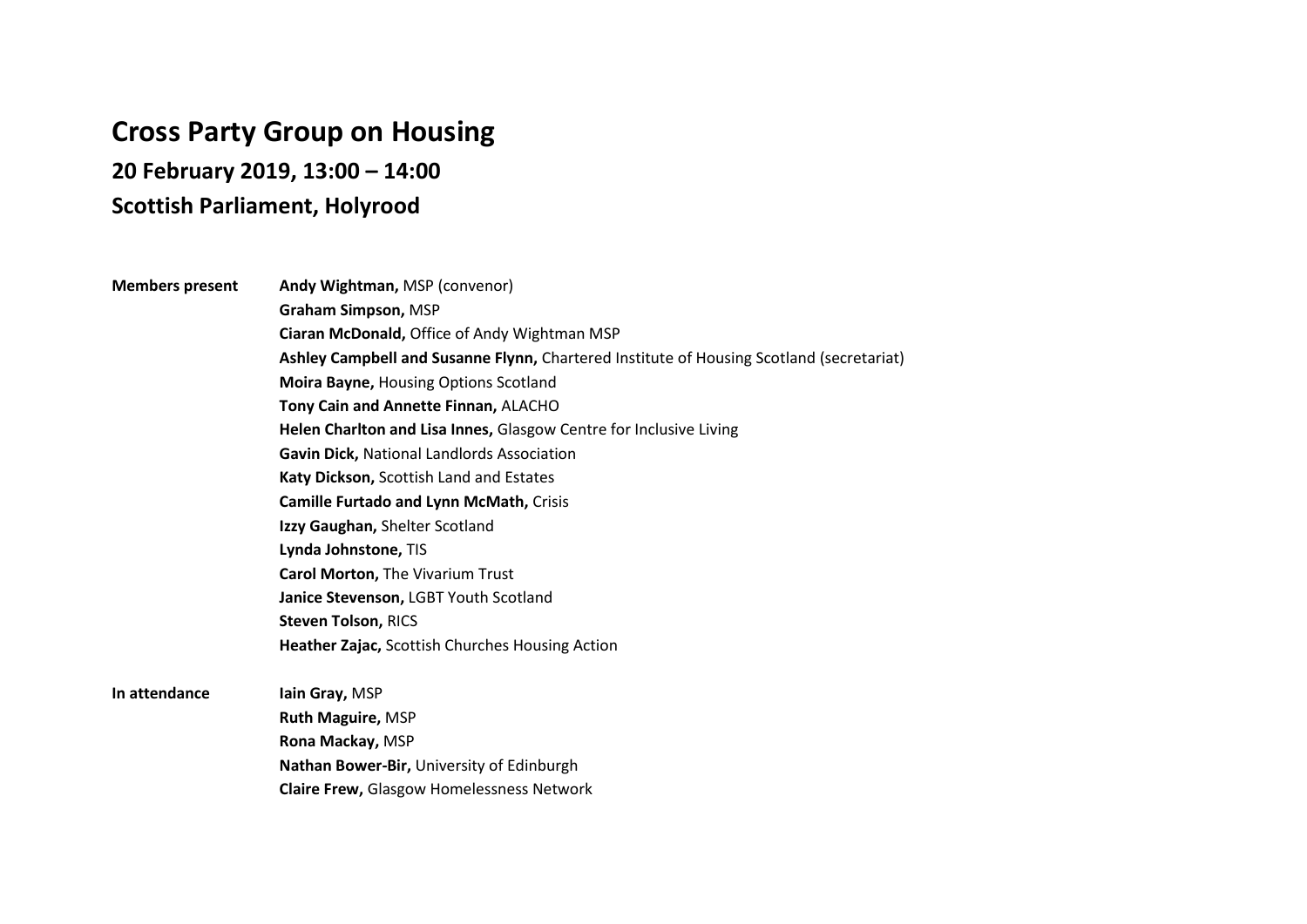**Guest speakers Jo Ozga,** Scottish Women's Aid **Georgie Harris,** Edinburgh University Student's Association **Emma Saunders,** Living Rent **Elena Semple,** NUS Scotland

| 1. | <b>Welcome and</b>   | Convenor Andy Wightman MSP welcomed everyone to the meeting and announced the following apologies which were received    |
|----|----------------------|--------------------------------------------------------------------------------------------------------------------------|
|    | apologies            | in advance of the meeting:                                                                                               |
|    |                      |                                                                                                                          |
|    |                      | Lesley Baird, TPAS Scotland                                                                                              |
|    |                      | Alastair Cameron, Rural Housing Scotland                                                                                 |
|    |                      | Grant Carson, Glasgow Centre for Inclusive Living                                                                        |
|    |                      | Caroline Edgar, Scottish Association of Landlords                                                                        |
|    |                      | Jennifer Kennedy, Homes for Scotland                                                                                     |
|    |                      | Freya Lees, North Star Consulting and Research                                                                           |
|    |                      | Diane Marr, Cyrenians Scotland                                                                                           |
|    |                      | Pete White, Positive Prisons                                                                                             |
|    |                      | Gavin Yates, Homeless Action Scotland                                                                                    |
| 2. | <b>Minutes of</b>    | The minutes were agreed as accurate and there were no matters arising.                                                   |
|    | the previous         |                                                                                                                          |
|    | meeting              |                                                                                                                          |
|    |                      |                                                                                                                          |
| 3. | <b>Presentations</b> | <b>Domestic abuse and homelessness</b>                                                                                   |
|    |                      |                                                                                                                          |
|    |                      | Jo Ozga from Scottish Women's Aid delivered a presentation to the group on the connection between domestic abuse and     |
|    |                      | homelessness. Key points covered were as follows:                                                                        |
|    |                      |                                                                                                                          |
|    |                      | Domestic abuse and homelessness are inherently interconnected and domestic abuse is one of the major contributors of     |
|    |                      | homelessness for women in Scotland.                                                                                      |
|    |                      | Housing organisations have a key role to play in preventing and responding to domestic abuse within their properties, as |
|    |                      | they are often a main point of contact for people experiencing abuse.                                                    |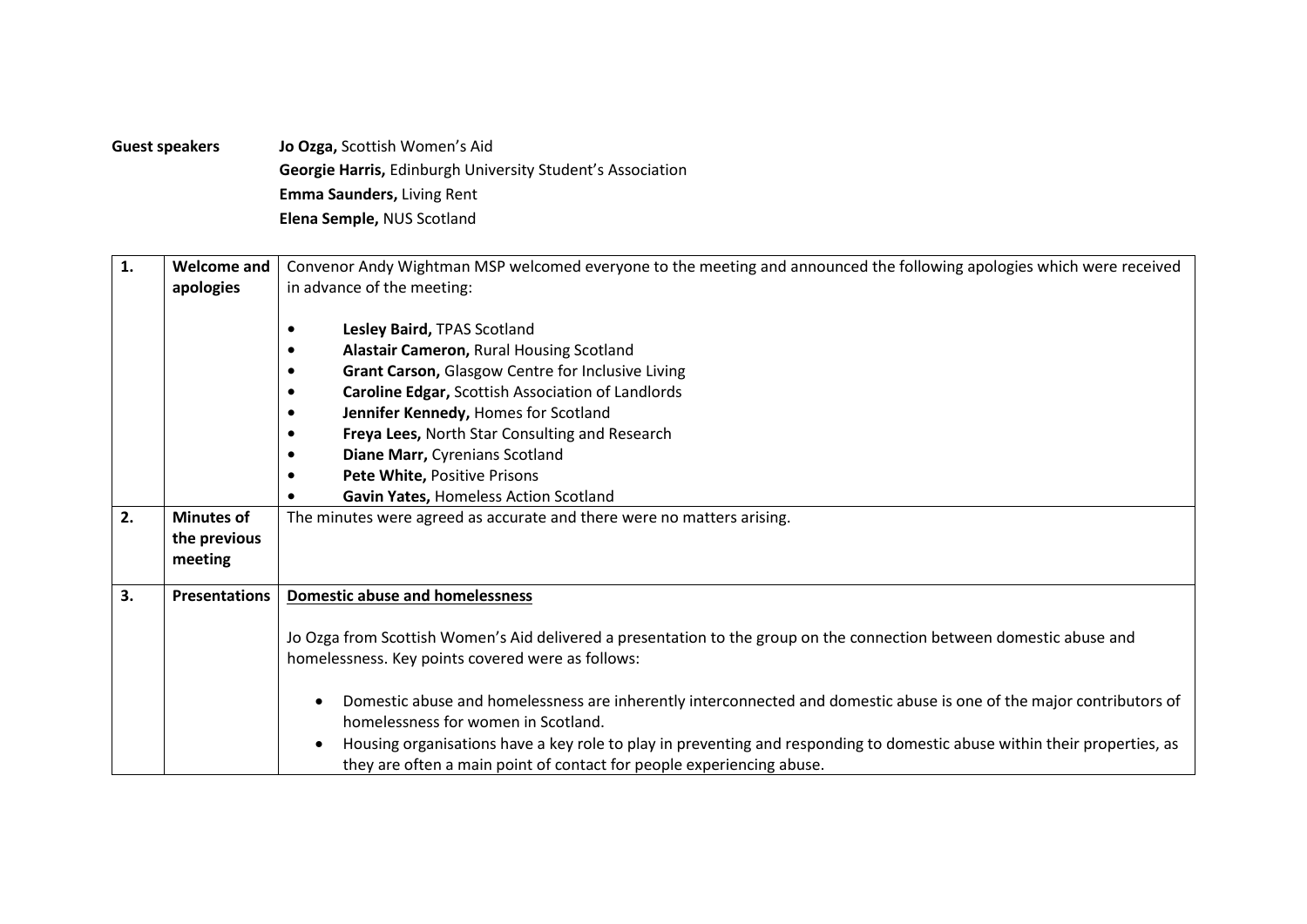|  | While there is some limited positive practice happening in the housing sector, there are still gaps and many housing<br>$\bullet$                                                                                                                                                                                             |
|--|-------------------------------------------------------------------------------------------------------------------------------------------------------------------------------------------------------------------------------------------------------------------------------------------------------------------------------|
|  | organisations lack confidence in responding to domestic abuse or don't have appropriate policies in place.                                                                                                                                                                                                                    |
|  | Victims of domestic abuse are disproportionately at risk of homelessness as often it is the victim and not the perpetrator<br>who is forced to leave their home.                                                                                                                                                              |
|  | Scottish Women's Aid expressed disappointment that the Scottish Government's new High Level Action Plan on                                                                                                                                                                                                                    |
|  | Homelessness fails to recognise the need for a gendered response to addressing homelessness, as the majority of those<br>who experience homelessness caused by domestic abuse are women.                                                                                                                                      |
|  | Scottish Women's Aid is working with the Chartered Institute of Housing on a new campaign called 'Make a Stand' which<br>$\bullet$                                                                                                                                                                                            |
|  | aims to deliver meaningful change across the housing sector by improving responses to domestic abuse. Signatories to                                                                                                                                                                                                          |
|  | the campaign are asked to sign up to four key pledges to help improve protection for tenants and staff who may be<br>experiencing domestic abuse.                                                                                                                                                                             |
|  | Further details on the 'Make a Stand' campaign will be circulated after the meeting and practice guidance is also due to<br>be published in Spring 2019.                                                                                                                                                                      |
|  | Andy Wightman MSP also encouraged group members to raise issues around domestic abuse and housing policy with the<br>$\bullet$                                                                                                                                                                                                |
|  | Clerk of the Local Government and Communities Committee.                                                                                                                                                                                                                                                                      |
|  |                                                                                                                                                                                                                                                                                                                               |
|  | Questions and discussion points                                                                                                                                                                                                                                                                                               |
|  | The Group discussed the following points:                                                                                                                                                                                                                                                                                     |
|  | Concerns were raised around the number of accessible refuge places available for disabled women - Scottish Women's<br>Aid confirmed that refuge spaces are limited across the board, with only 1 in 6 women able to access a space when they<br>need it, and that this is a particular issue for those who have a disability. |
|  | Concerns were also raised around joint tenancies and how difficult it currently is to end a joint tenancy without the<br>consent of both parties. Scottish Women's Aid is working to see how the law could be changed to allow victims, and not<br>perpetrators, of domestic abuse to stay in their homes.                    |
|  | It was acknowledged that policy and practice needs to change, including in local authorities.                                                                                                                                                                                                                                 |
|  |                                                                                                                                                                                                                                                                                                                               |
|  | Student housing and young people in the private rented sector                                                                                                                                                                                                                                                                 |
|  |                                                                                                                                                                                                                                                                                                                               |
|  | <b>Emma Saunders, Living Rent:</b>                                                                                                                                                                                                                                                                                            |
|  |                                                                                                                                                                                                                                                                                                                               |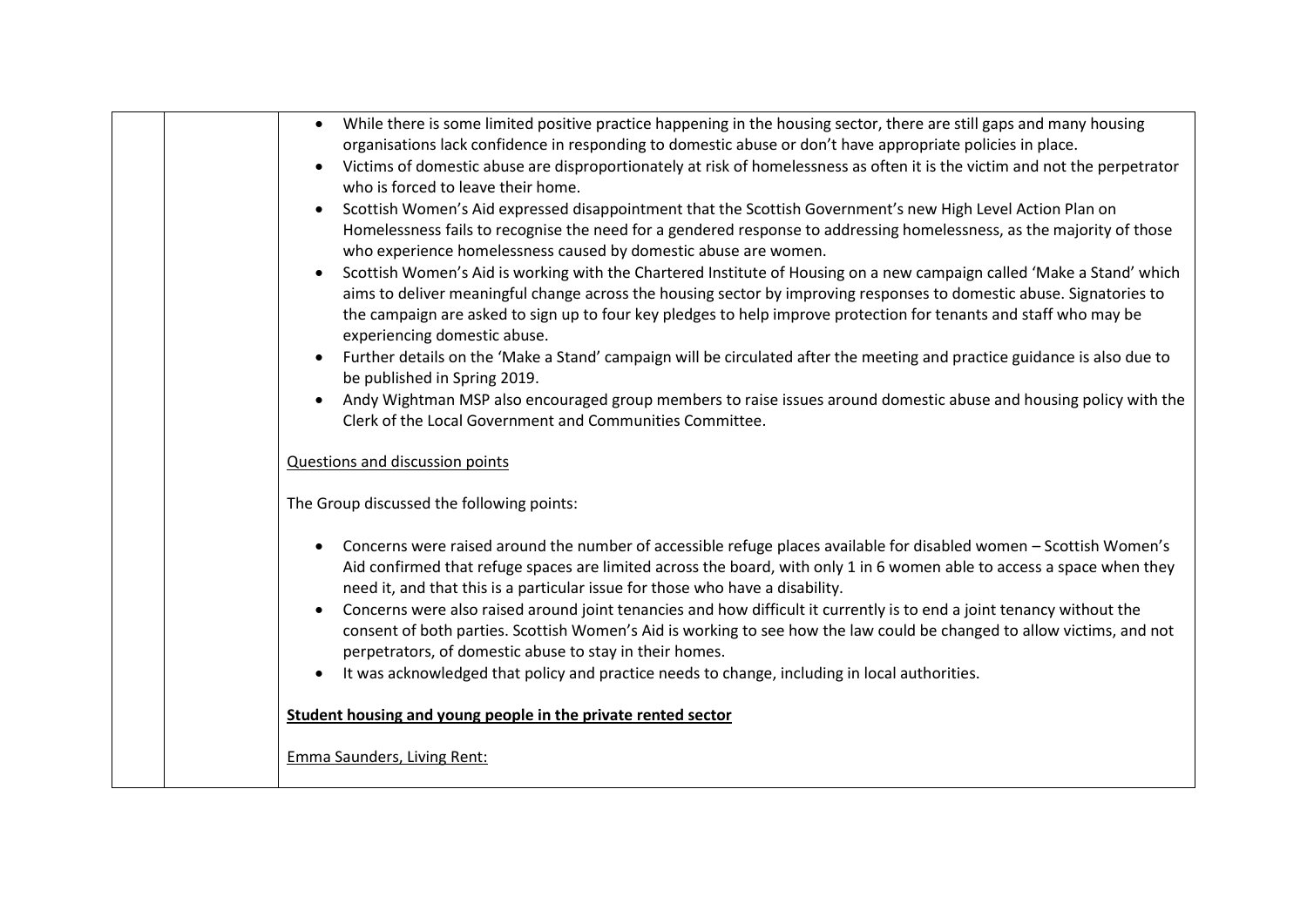| Emma Saunders from Living Rent provided a short update on Living Rent's 'winter break from evictions' campaign. Key points<br>covered were as follows:                                                                                                                                                                                                                                                                                                                                                                                                                                                                                                                                                                                                                           |
|----------------------------------------------------------------------------------------------------------------------------------------------------------------------------------------------------------------------------------------------------------------------------------------------------------------------------------------------------------------------------------------------------------------------------------------------------------------------------------------------------------------------------------------------------------------------------------------------------------------------------------------------------------------------------------------------------------------------------------------------------------------------------------|
| Winter breaks from evictions have been the norm in France since 1966 where landlords are banned from evicting tenants<br>from the 1 <sup>st</sup> of November to the 31 <sup>st</sup> of March. During this time, there is also a ban on cutting off electricity, gas and<br>water from peoples' homes.<br>Living Rent's Winter Break from Evictions campaign would like to see a similar scheme adopted in Scotland to prevent<br>vulnerable people from dying on Scotland's streets during the coldest months of the year.<br>Living Rent are not calling for an end to evictions but would like to see greater security of housing, particularly in the<br>private rented sector (PRS), and are calling for the introduction of a 'staying put' fund for PRS tenants who find |
| themselves in hardship.                                                                                                                                                                                                                                                                                                                                                                                                                                                                                                                                                                                                                                                                                                                                                          |
| Elena Semple, NUS Scotland:                                                                                                                                                                                                                                                                                                                                                                                                                                                                                                                                                                                                                                                                                                                                                      |
| Elena confirmed that NUS Scotland are backing Living Rent's winter break from evictions campaign and outlined some of<br>$\bullet$<br>the main housing challenges facing students.<br>There is a severe lack of affordable housing for students, with many forced to live in the private rented sector where                                                                                                                                                                                                                                                                                                                                                                                                                                                                     |
| prices are higher and there is less security of tenure.<br>Many students are also in precarious employment and the numbers of applications for student hardship funds have seen<br>a sharp increase in recent years.                                                                                                                                                                                                                                                                                                                                                                                                                                                                                                                                                             |
| NUS Scotland is calling for housing to be recognised as a human right and its position is 'homes for people, not profit'.                                                                                                                                                                                                                                                                                                                                                                                                                                                                                                                                                                                                                                                        |
| Georgie Harris, Edinburgh University Students' Association:                                                                                                                                                                                                                                                                                                                                                                                                                                                                                                                                                                                                                                                                                                                      |
| Georgie Harris from Edinburgh University Students' Association presented the findings of recent research into private purpose<br>built student accommodation. Key points covered were as follows:                                                                                                                                                                                                                                                                                                                                                                                                                                                                                                                                                                                |
| Edinburgh University has seen a rapid expansion in the number of students over the last five years, with students in the<br>city now making up around 20% of Edinburgh's population.                                                                                                                                                                                                                                                                                                                                                                                                                                                                                                                                                                                             |
| Student accommodation has also been increasing to meet this new demand, leading to a perception that students are<br>being 'ghettoised' away from other residents.                                                                                                                                                                                                                                                                                                                                                                                                                                                                                                                                                                                                               |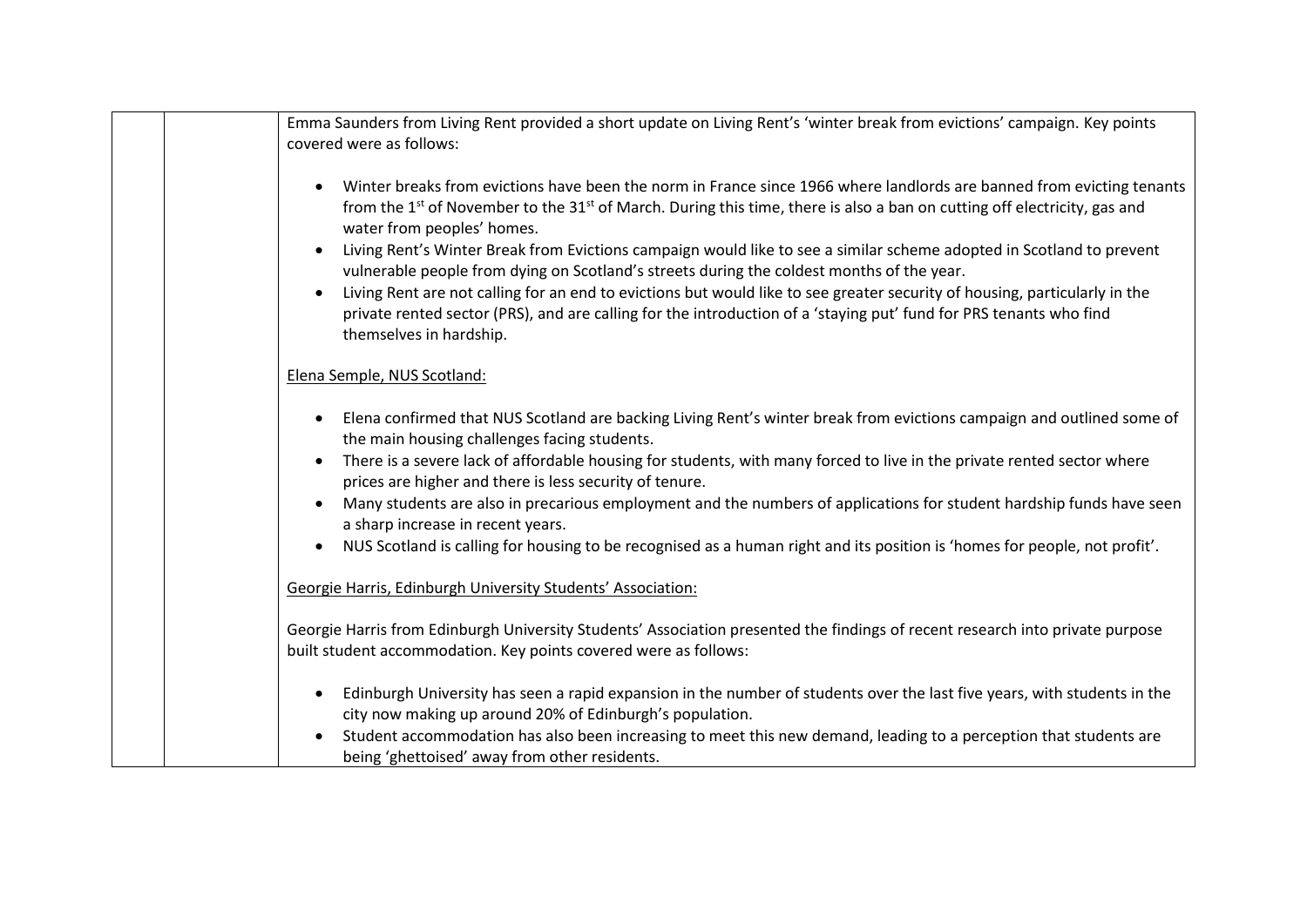|    |                            | Although student accommodation is increasing, there remains a lack of affordable housing options for students in the city<br>$\bullet$<br>- the average cost per month of renting a room in the capital is now £520, with many students being forced to pay<br>around 87% of their student loan on rent.<br>Renting in the PRS is also a particular issue for international students, as many are often asked to provide a year's worth<br>$\bullet$<br>of rent up front. This has led to many international students being forced to rent rooms in more expensive purpose built<br>student accommodation.<br>The Student's Association is calling for 25% of student units in the city to be affordable, based on a model that is<br>currently operating in London and would also like to see greater regulation of private student accommodation.<br>Questions and discussion points:<br>The Group discussed the following points:<br>Plans to increase the affordability for students were welcomed, but some questioned whether plans for 25% of units to<br>be affordable for students were ambitious enough.<br>A question was raised around whether or not there had been any evaluation of the winter breaks from evictions<br>approach in France - Emma Saunders confirmed that while there has been no official evaluation of the impact, it is very<br>difficult to evict someone in France and it is generally accepted that it is more cost-effective to prevent the most<br>vulnerable people in society from becoming homeless.<br>Concerns were raised around increasing pressures on the PRS market and the implications that this is having on<br>affordability. |
|----|----------------------------|------------------------------------------------------------------------------------------------------------------------------------------------------------------------------------------------------------------------------------------------------------------------------------------------------------------------------------------------------------------------------------------------------------------------------------------------------------------------------------------------------------------------------------------------------------------------------------------------------------------------------------------------------------------------------------------------------------------------------------------------------------------------------------------------------------------------------------------------------------------------------------------------------------------------------------------------------------------------------------------------------------------------------------------------------------------------------------------------------------------------------------------------------------------------------------------------------------------------------------------------------------------------------------------------------------------------------------------------------------------------------------------------------------------------------------------------------------------------------------------------------------------------------------------------------------------------------------------------------------------------------------------------------------------------------------|
| 4. | <b>Applications</b><br>for | Applications for membership from the following organisations were approved:                                                                                                                                                                                                                                                                                                                                                                                                                                                                                                                                                                                                                                                                                                                                                                                                                                                                                                                                                                                                                                                                                                                                                                                                                                                                                                                                                                                                                                                                                                                                                                                                        |
|    | membership                 | <b>ALACHO</b>                                                                                                                                                                                                                                                                                                                                                                                                                                                                                                                                                                                                                                                                                                                                                                                                                                                                                                                                                                                                                                                                                                                                                                                                                                                                                                                                                                                                                                                                                                                                                                                                                                                                      |
|    |                            | <b>Scottish Land Commission</b>                                                                                                                                                                                                                                                                                                                                                                                                                                                                                                                                                                                                                                                                                                                                                                                                                                                                                                                                                                                                                                                                                                                                                                                                                                                                                                                                                                                                                                                                                                                                                                                                                                                    |
|    |                            | The Vivarium Trust (senior co-housing)                                                                                                                                                                                                                                                                                                                                                                                                                                                                                                                                                                                                                                                                                                                                                                                                                                                                                                                                                                                                                                                                                                                                                                                                                                                                                                                                                                                                                                                                                                                                                                                                                                             |
|    |                            | <b>LGBT Youth Scotland</b>                                                                                                                                                                                                                                                                                                                                                                                                                                                                                                                                                                                                                                                                                                                                                                                                                                                                                                                                                                                                                                                                                                                                                                                                                                                                                                                                                                                                                                                                                                                                                                                                                                                         |
| 5. | <b>AOCB</b>                | None.                                                                                                                                                                                                                                                                                                                                                                                                                                                                                                                                                                                                                                                                                                                                                                                                                                                                                                                                                                                                                                                                                                                                                                                                                                                                                                                                                                                                                                                                                                                                                                                                                                                                              |
| 6. | <b>Details of</b>          | The next meeting of the Cross Party Housing Group will take place on:                                                                                                                                                                                                                                                                                                                                                                                                                                                                                                                                                                                                                                                                                                                                                                                                                                                                                                                                                                                                                                                                                                                                                                                                                                                                                                                                                                                                                                                                                                                                                                                                              |
|    | next meeting               |                                                                                                                                                                                                                                                                                                                                                                                                                                                                                                                                                                                                                                                                                                                                                                                                                                                                                                                                                                                                                                                                                                                                                                                                                                                                                                                                                                                                                                                                                                                                                                                                                                                                                    |